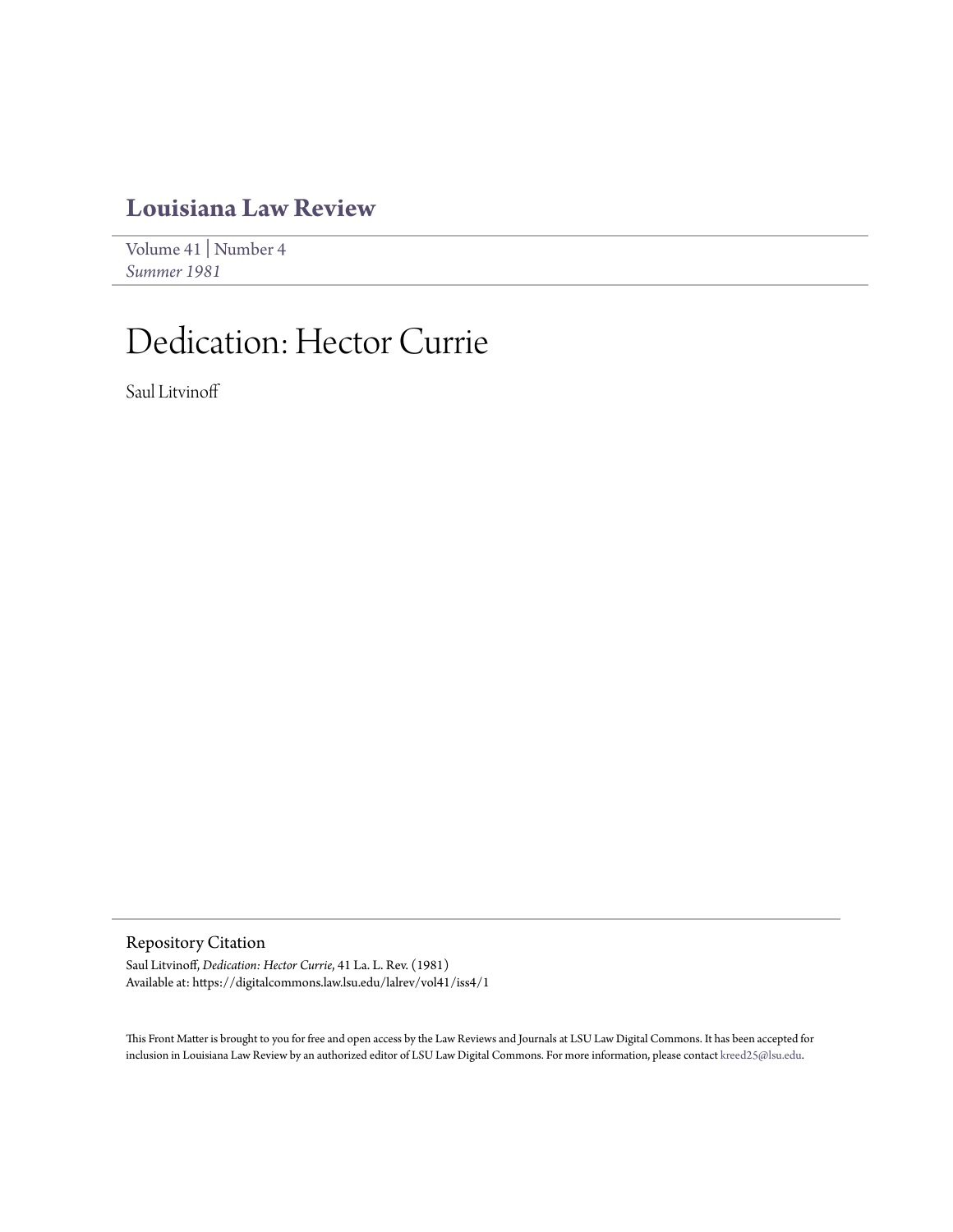

HECTOR CURRIE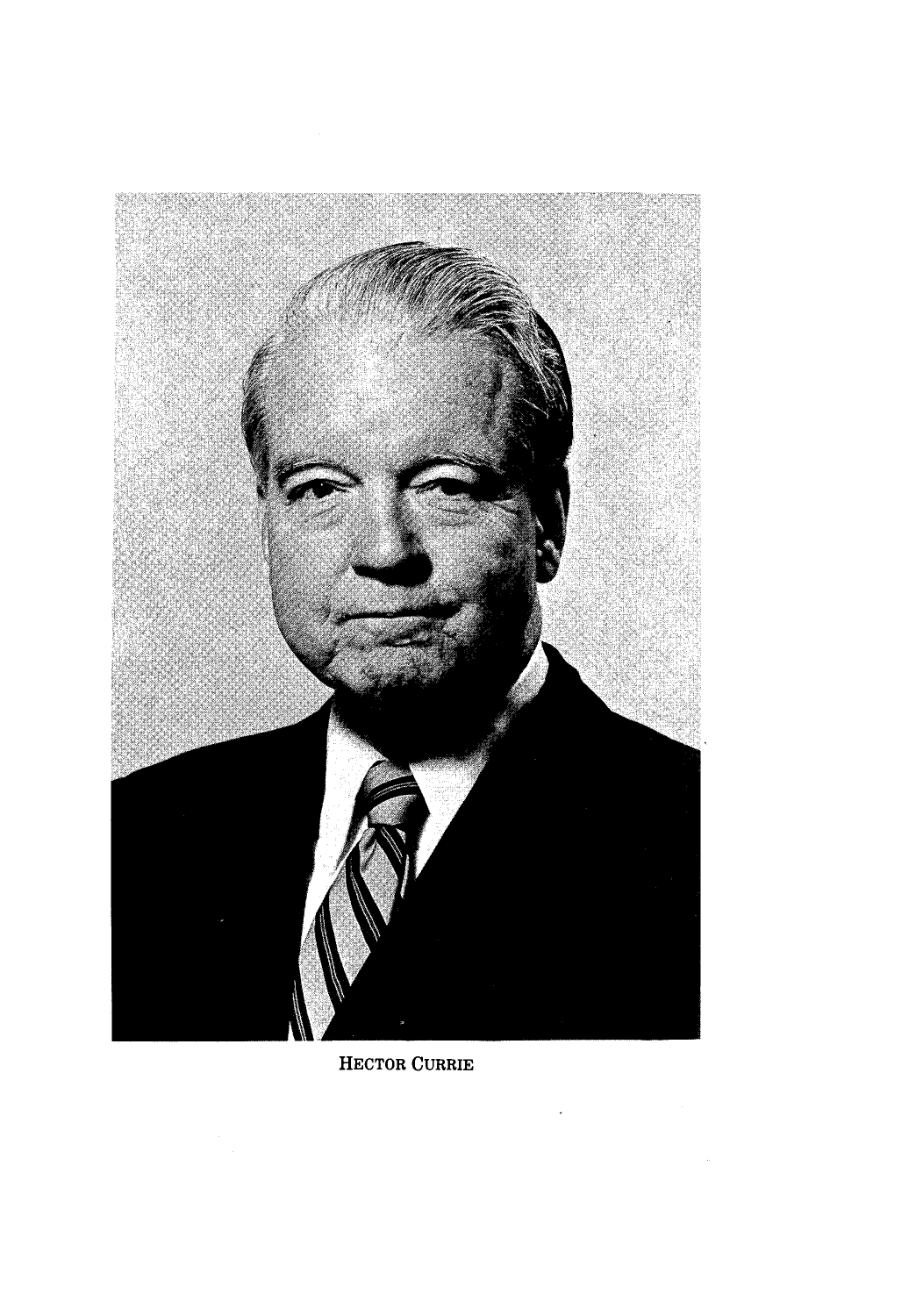## **DEDICATION**

**A** true southerner, Professor Hector Currie was born in Meridian, Mississippi, in August of **1917** and completed his undergraduate education in his home state in **1938,** when the University of Mississippi granted him a Bachelor of Arts degree. His legal education began with a trip to England as an American Rhodes Scholar. After receiving a degree in jurisprudence from St. John's College in Oxford, he returned to the United States to enter Yale Law School. In 1942 he received his Juris Doctor degree from that institution and then served in the Navy during World War II. **Ad**mitted to the bar in Georgia in 1946, Professor Currie practiced law there for one year. He then returned to Oxford to continue his studies of the law as a Rhodes Scholar. In 1948 he was awarded a Master of Arts degree in jurisprudence from Oxford University.

Upon his return to the United States, he began his teaching career in 1948 as Associate Professor of Law at the University of Mississippi. While there, he wrote extensively on jurisprudence and sales. He was promoted to Professor in **1952.** In **1963** he joined the **LSU** Law School faculty, where he was soon recognized as a wellestablished star in the teaching constellation. Recently he was acclaimed favorite professor because of his outstanding service to the student body, and a silver bowl thus engraved was presented to him. It is hard to think of a higher distinction for a teacher.

Hector has excelled in certain areas where the law is dry and tightly cut, as in bankruptcy. Yet, such is the endowment of his intellect as to allow him to channel the same excellence through diverse endeavors. Indeed, since the time of his early collegian choices Hector has engaged in a passionate romance with the English language and its incomparable literature. This is readily confirmed **by** a glance around his fourth floor office where law books line one wall, but books of a very different nature line another. That may help to explain why it was so easy for Hector to excel where the law naturally flows from history, as in common law property, or where the law transforms itself into a heated debate on paramount values, as in constitutional law, or where legal science merges with compassion, common sense and poetry, as in equity. Hector's mastery of the law of equity, with its many overtones sounding in early civil law, has carved for him a unique place among teachers of the law in Louisiana, where the civil law sounds richer because of its common law overtones. Because of that mastery, I have oftentimes defined Hector as an undercover civilian.